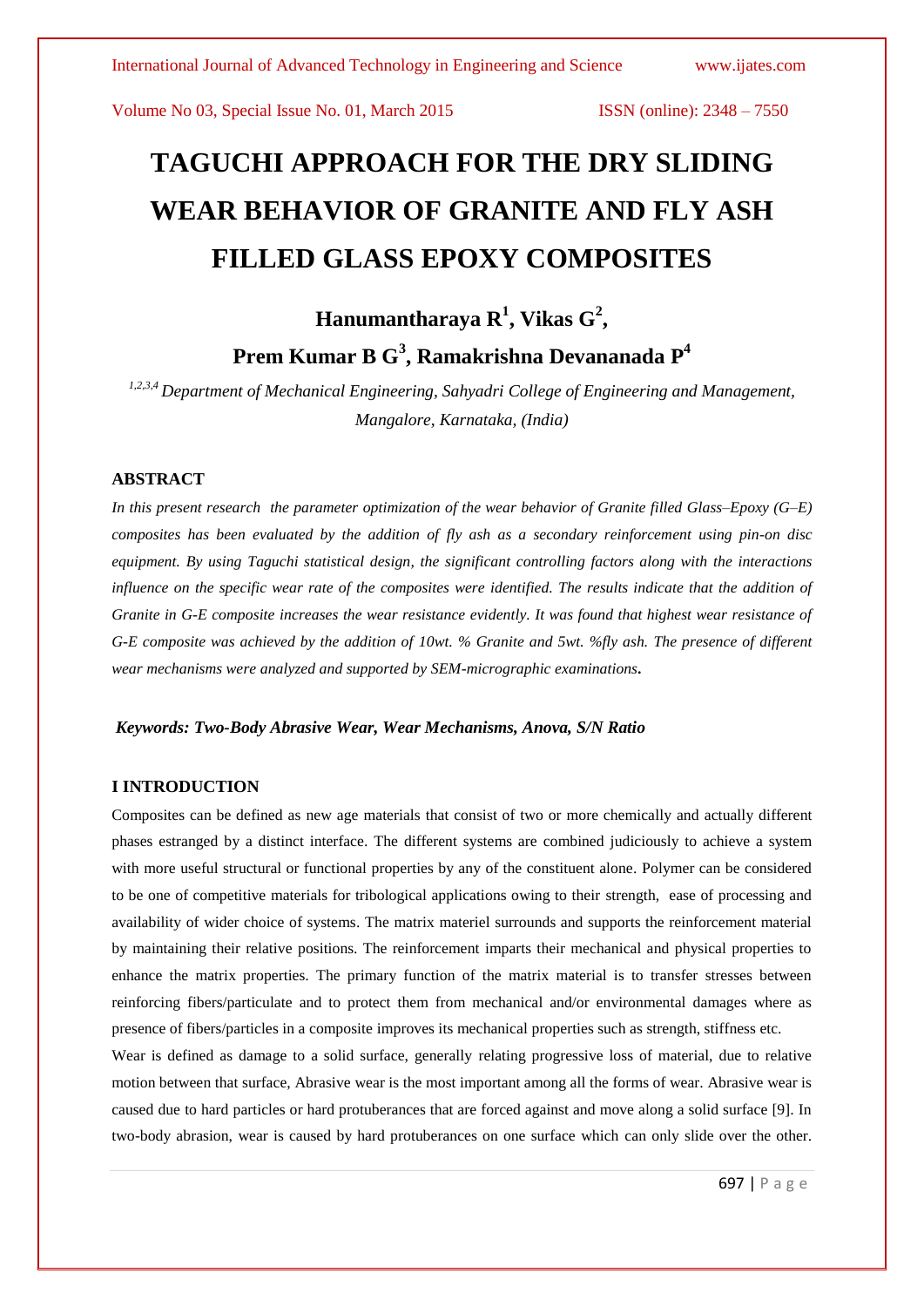Engineering materials and are invariably used in mechanical components, where wear performance in no lubricated condition is a key parameter in the material selection

Wear processes in composites are complex phenomena involving a number of operating variables, and it is essential to understand how the wear characteristics of the composites are affected by different operating conditions. Selecting the appropriate operating conditions is always a major concern because traditional experimental design would require many experimental runs to achieve satisfactory results. In any process, the desired testing parameters are either determined based on experience or by use of a handbook. However, it does not provide optimal testing parameters for a particular situation.

### **II MATERIALS AND EXPERIMENTAL WORK**

#### **2.1. Methodology**

The specimen has to be fabricated by using hand lay-up technique. The proper volume fraction of fibers, epoxy, fillers and orientation of fibers are to be controlled. The laminates are cured for a period of about 24 hr. Then the sample is cut to a required size for the tests.

#### **2.2. Materials**

The matrix material used was medium viscosity epoxy resin (LAPOX-12) and room temperature curing polyamine hardener (K-6). Supplied by YUJE ENTERPRISES Bangalore, This matrix was chosen, since it provides good resistance to alkalis and good adhesive properties. The reinforcement material employed was 7 mill E-glass fiber. The filler used was granite and fly ash.

Epoxy resin was used in the present investigation, the most widely used matrix material for advanced composites have been the epoxy resin. Epoxy resin systems have achieved acceptance as adhesives, potting compounds, molding compounds and as matrices for continuous filament composites used in structural applications. Epoxy molecules in the pure state at room temperature normally do not react with each other and can sit for years in a dry container without mutual reaction. In the present work Hardener (K-6) is used. This has a viscosity of 10-20 poise at  $25^{\circ}$ C. Depending upon the resin and hardener compressing the system, the amount of hardener can vary as low as one part of hardener per 100 parts of resin.

E-glass fibers are the most common basic material for reinforced plastics. They are also used in a lot of other applications, ranging from telecommunications to insulation materials. Of the various types of glass fibers, Eglass is by far the most important with a market share of about 99%. For special applications R-glass or S-glass are used which have a higher modulus and applicable in an alkaline environment.

Granite is a hard, tough, igneous rock that is widely distributed in the Earth's continental crust. It is medium to coarse-grained and consists of a number of minerals, especially members of the feldspar group and quartz. It varies in composition and comes in a range of colors, such as white, red, pink, gray, and black, often occurring in combination. Given its ruggedness and wide distribution, it has been used as a construction stone since antiquity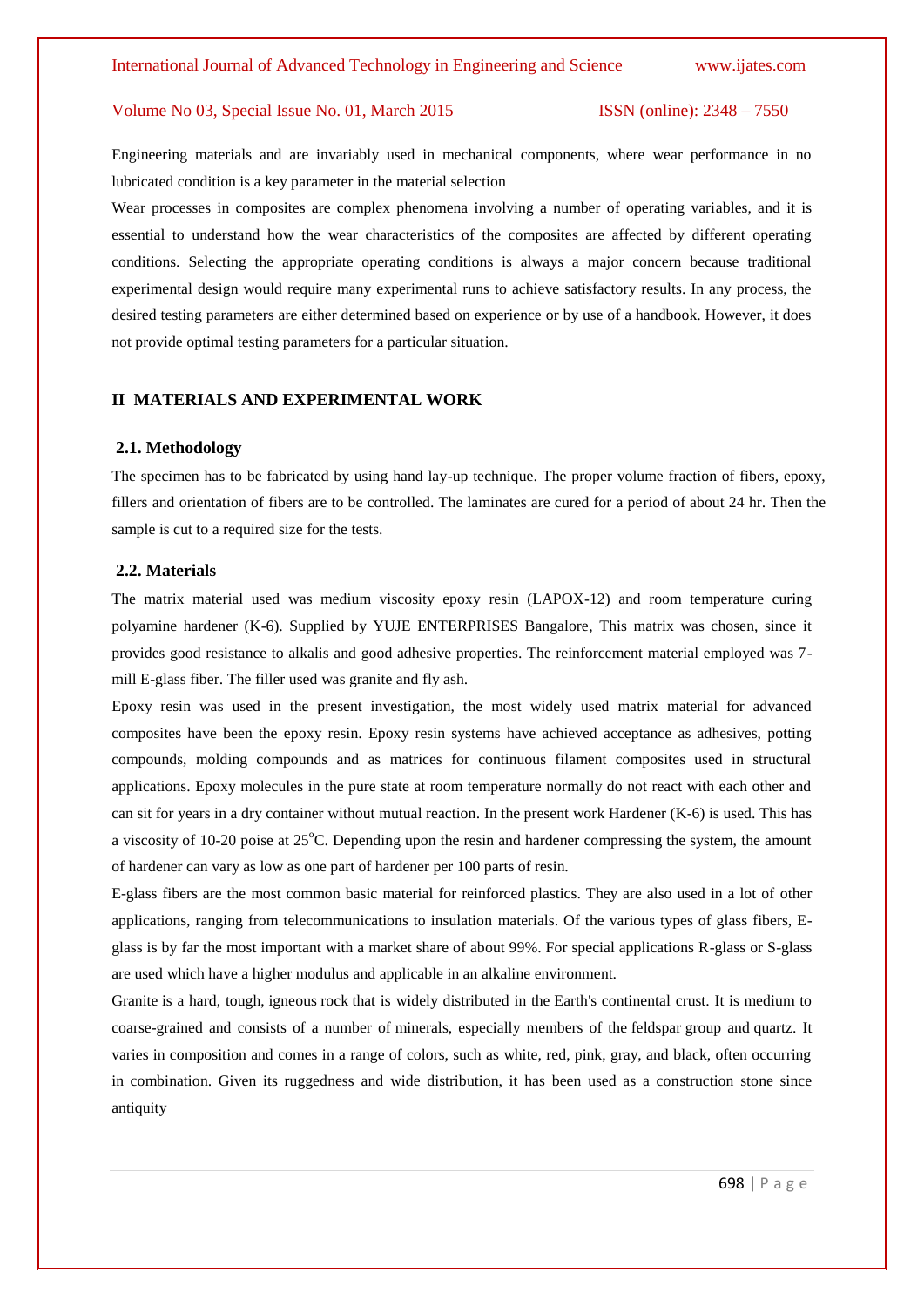Fly ash is a derivative of the combustion of coal mainly in large electricity generating coal power stations. The production of cement requires quantities of clay or sand. Fly ash is used as an alternative raw material in the cement production process as substitute to base raw material

#### **III PREPARATION OF COMPOSITES**

The Glass–Epoxy- Granite and fly ash composite used in this work is made from the hand lay-up technique. The procedure consisted of placing the glass fibers-epoxy with granite and fly ash compatible finish on a substrate material which had a release coat applied on it. A curing agent (hardener) is mixed in the epoxy (1:10 ratio) with Granite and fly ash to polymerize the polymer and form a solid network cross-linked polymer. Weighed quantities of epoxy resin- Granite and fly ash plus hardener mix was taken and smeared over the glass fabric. On this, another layer of the glass fabric was laid and the process continued. The whole layup was covered with a mat finished fabric over which steel plate was placed with the necessary release coat applied on it. [1] The layup assembly was pressed in a press. The excess resin was allowed to squeeze out. The laminate was cured at ambient conditions for a period of about 24 hr. The composites are fabricated and cured as reported by Basavarajappa et al [1]. And Suresha et al, [2,3] and The laminates so prepared has a size of 300 mm  $\times$  300 mm  $\times$  3 mm to prepare the filled glass-epoxy- Granit and fly ash composites, fillers are mixed with a known amount of epoxy resin. The details of the composites prepared are shown in Table 1

| Sl. No                      | <b>Material Code</b> | Matrix(Epoxy)<br>% volume | Reinforcement<br>(Glass fiber)<br>% volume | Filler<br>(Granite)<br>% volume | Filler<br>(Fly ash)<br>% volume |
|-----------------------------|----------------------|---------------------------|--------------------------------------------|---------------------------------|---------------------------------|
|                             | A                    | 50                        | 50                                         |                                 |                                 |
| $\mathcal{D}_{\mathcal{A}}$ | B                    | 50                        | 40                                         |                                 |                                 |
| 3                           |                      | 50                        | 35                                         | 10                              |                                 |

**Table 1. Filler Material Composition**

#### **3.1. Specimen Preparation**

After the preparation of composite material, the cured composite materials have been cut by diamond tipped cutter to yield the testing specimens of dimensions 10mm×10 mm×3 mm. The geometry of two body wear testing specimen has been done. The surface of the sample ( $10\text{mm} \times 10\text{mm} \times 3\text{mm}$ ) glued to a pin of  $10X10$  mm Bar and 45 mm height.

#### **3.2. Experimental Procedure**

A pin-on-disc test apparatus was used to investigate the two body wear characteristics of the composites as per ASTM G99-95 standards. The disc used is En-31 steel hardened to 60 HRC, 165mm track diameter and 8mm thick, with surface roughness of 10um Ra. The tests were conducted by selecting test duration, load and velocity and performed in a track of 60mm diameter. The glass fabric layers in the composites are parallel to the contact surface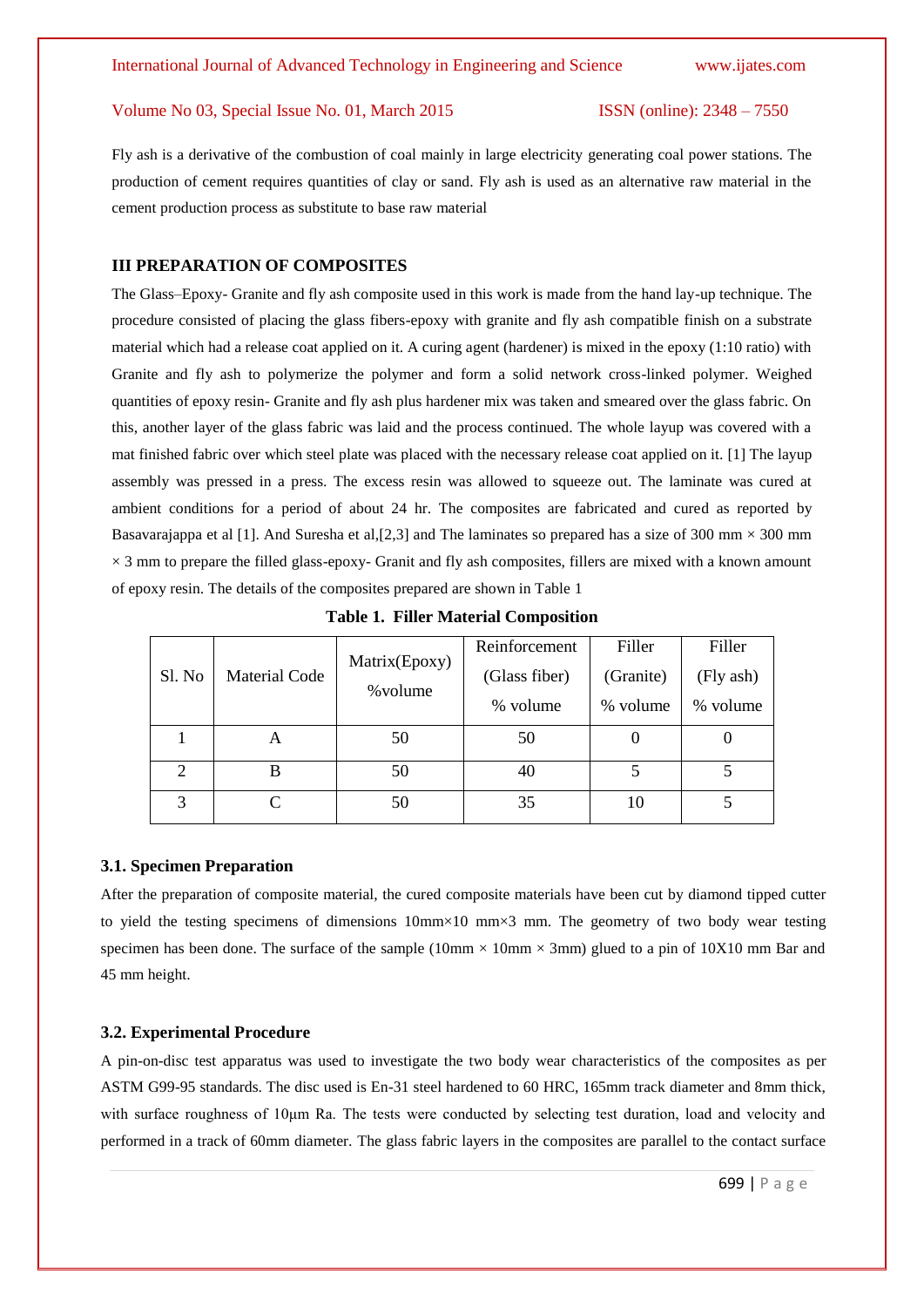and to the sliding direction. The surface of the sample (10mm  $\times$  10mm  $\times$  3mm) glued to a pin of 10 $\times$ 10mm cross section and 45 mm height of the composites specimen makes contact to the counter surface. Prior to testing, the samples are rubbed over a 150, 320 and 600 Grit Silicon carbide paper to ensure proper contact with the counter surface.



**Fig.1: Schematic Diagram of Pin on Disk Apparatus**

#### **3.3. Statistical Design of Experiment**

Design of experiment is the powerful analysis tool for modeling and analyzing the influence of the control factors on the performance output. The most important stage in the design of experiment lies in the selection of the control factors. Therefore, a large number of factors are influenced so that non significant variables can be identified at the earliest opportunity. The standard liner graph by Glen for the analysis as shown in figure is used to assign the factor and interaction to various column of the orthogonal array. The plan of the experiment is as follows: the first column is assigned to the applied Load (A), the second column is to Abrading distance (B), the fifth column to the filler content (C), the ninth column Abrasive paper grit size (D), For analysis of specific wear rate third and fourth column are assigned to  $(A \times B)_1$  and  $(A \times B)_2$ , respectively, to estimate interaction between Load (A) and Abrading Distance (B), the sixth and seventh column are assigned to  $(B \times C)_1$  and  $(B \times C)_2$ C)2, respectively, to estimate the interaction between the Abrading Distance (B) and Filler Material (C), The eighth and eleventh column are assigned to  $(A \ X \ C)_1$  and  $(A \ X \ C)_2$ , respectively to estimate the interaction between the Load (A) and Filler Material Content (C), The remaining columns are assigned to error columns respectively,



**Fig.2: Linear Graph For L<sup>27</sup> Array**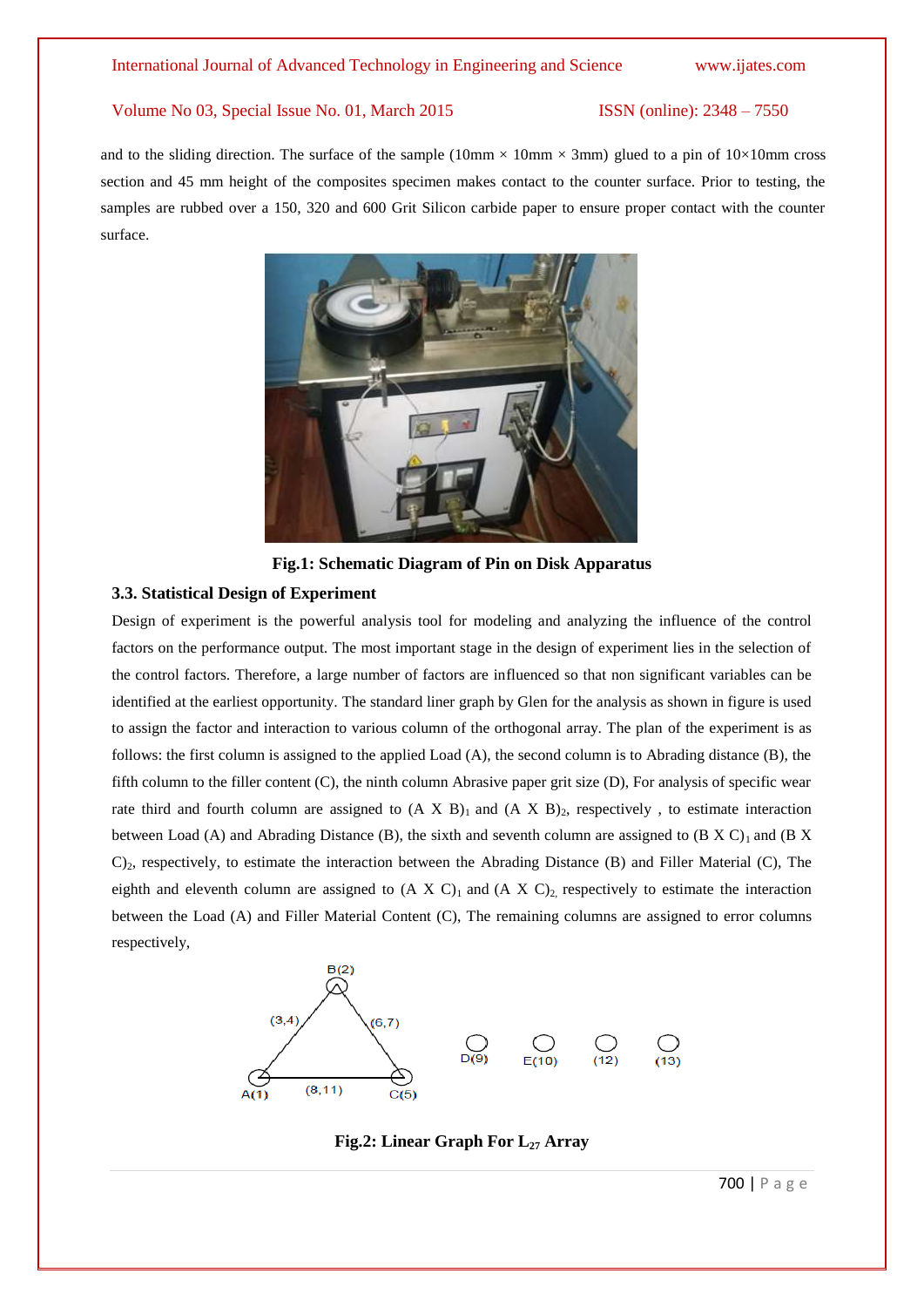Whereas for the analysis of coefficient of friction of third and fourth column are assigned to  $(B \times C)_1$  and  $(B \times C)_2$ C )2, respectively, to estimate interaction between Abrading Distance (B) and Filler Content (C), the sixth and seventh columns are assigned to  $(C X D)_1$  and  $(C X D)_2$ , respectively, to estimate the interaction between the Filler Content (C) and Abrasive Grit Paper (D), the eighth and eleventh column are assigned to  $(B X D)$ <sub>1</sub> and  $(B B)$ X D  $_2$ , respectively, to estimate the interaction between the Abrading Distance (B) and Abrasive Paper Grit Size (D) the remaining columns are assigned to error columns respectively,

### **IV RESULTS AND DISCUSSION**

#### **4.1. Taguchi Analysis of Specific Wear Rate**

The analysis is done using MINITAB 16. Test result obtained are given in table 2

| <b>SI</b><br>$\mathbf{n}\mathbf{o}$ | Load<br>(N) | <b>Distan</b><br>ce<br>(m) | Composition  | Grit<br>size<br>$(\mu m)$ | Weight<br>Loss<br>$\mathbf{TW}$ | Wear volume<br>loss $(\Delta V) m^3$<br>$\times 10^{-9}$ | <b>Specific wear</b><br>rate $(k_S)$<br>$m^3/Nm$<br>$\times 10^{-11}$ | s/n ratio  |
|-------------------------------------|-------------|----------------------------|--------------|---------------------------|---------------------------------|----------------------------------------------------------|-----------------------------------------------------------------------|------------|
| $\mathbf{1}$                        | 5           | 25                         | A            | 150                       | 0.0084                          | 4.5652                                                   | 3.652                                                                 | $-11.250$  |
| $\overline{2}$                      | 5           | 25                         | B            | 320                       | 0.0123                          | 6.9023                                                   | 5.5218                                                                | $-14.841$  |
| 3                                   | 5           | 25                         | $\mathsf{C}$ | 600                       | 0.0051                          | 2.8523                                                   | 2.2818                                                                | $-7.1655$  |
| 4                                   | 5           | 50                         | A            | 320                       | 0.0083                          | 4.5108                                                   | 1.8043                                                                | $-5.1261$  |
| 5                                   | 5           | 50                         | B            | 600                       | 0.0052                          | 2.9180                                                   | 1.1672                                                                | $-1.3429$  |
| $\boldsymbol{6}$                    | 5           | 50                         | $\mathsf{C}$ | 150                       | 0.0149                          | 8.8333                                                   | 3.3333                                                                | $-10.4574$ |
| $\overline{7}$                      | 5           | 75                         | A            | 600                       | 0.0042                          | 2.2826                                                   | 0.6086                                                                | 4.3133     |
| 8                                   | 5           | 75                         | В            | 150                       | 0.0126                          | 7.0707                                                   | 1.8855                                                                | $-5.5085$  |
| 9                                   | 5           | 75                         | $\mathsf{C}$ | 320                       | 0.0077                          | 4.3064                                                   | 1.1483                                                                | $-1.2011$  |
| 10                                  | 10          | 25                         | A            | 320                       | 0.0201                          | 10.9239                                                  | 4.3695                                                                | $-12.8086$ |
| 11                                  | 10          | 25                         | B            | 600                       | 0.0077                          | 4.3209                                                   | 1.7283                                                                | $-4.75238$ |
| 12                                  | 10          | 25                         | $\mathsf{C}$ | 150                       | 0.0682                          | 38.143                                                   | 15.257                                                                | $-23.6693$ |
| 13                                  | 10          | 50                         | A            | 600                       | 0.0181                          | 9.8369                                                   | 1.9673                                                                | $-5.8774$  |
| 14                                  | 10          | 50                         | В            | 150                       | 0.0576                          | 32.3232                                                  | 6.4646                                                                | $-16.2108$ |
| 15                                  | 10          | 50                         | $\mathsf{C}$ | 320                       | 0.0435                          | 24.3288                                                  | 4.8657                                                                | $-13.7429$ |
| 16                                  | 10          | 75                         | A            | 150                       | 0.1835                          | 99.7282                                                  | 13.297                                                                | $-22.4750$ |
| 17                                  | 10          | 75                         | B            | 320                       | 0.0305                          | 17.1156                                                  | 2.2822                                                                | $-7.1670$  |
| 18                                  | 10          | 75                         | $\mathsf{C}$ | 600                       | 0.0089                          | 4.9776                                                   | 0.66368                                                               | 3.5608     |
| 19                                  | 15          | 25                         | A            | 600                       | 0.0125                          | 6.7934                                                   | 1.8115                                                                | $-5.16076$ |

**Table 2: Taguchi set of experiments**

701 | P a g e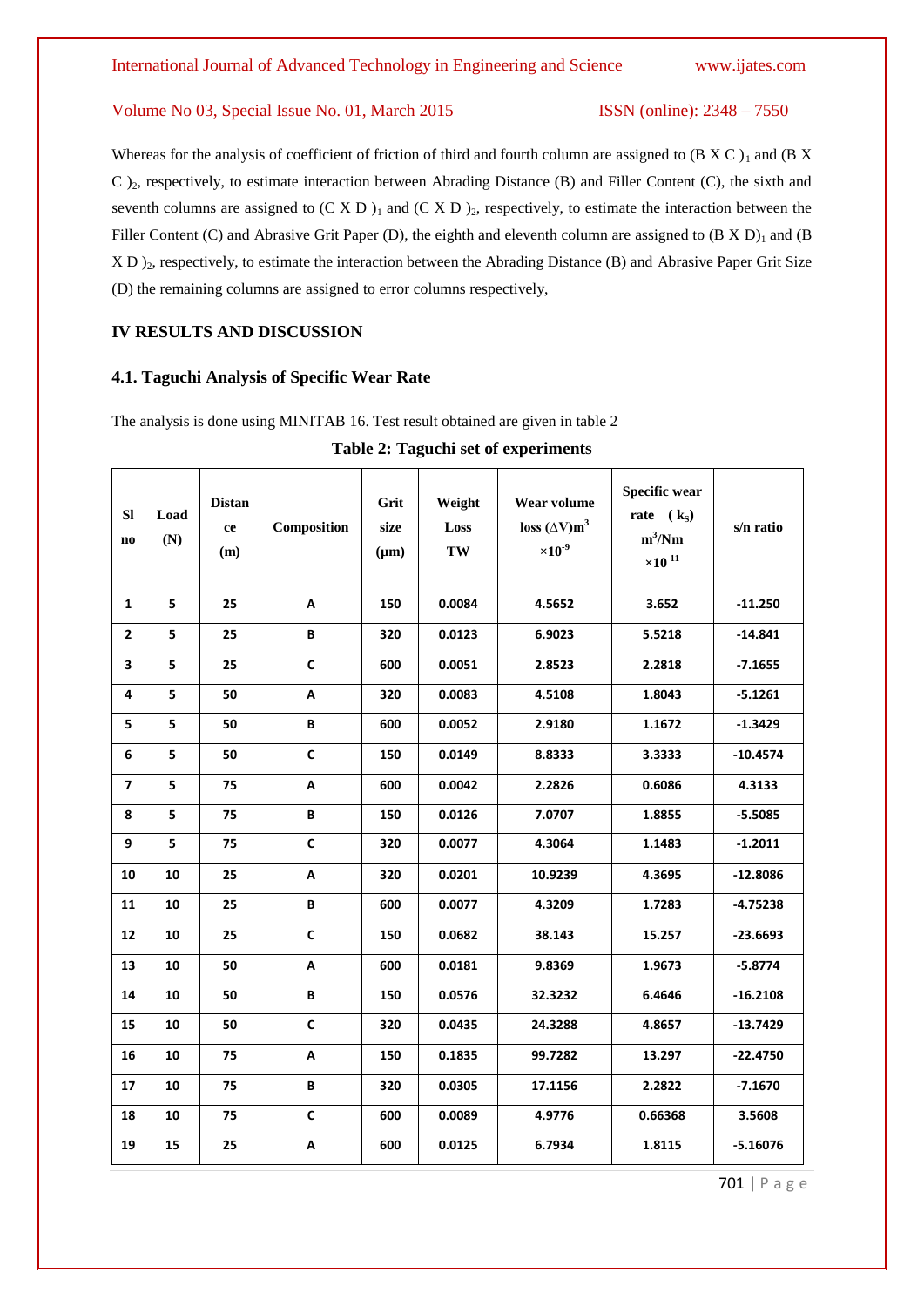#### International Journal of Advanced Technology in Engineering and Science www.ijates.com

Volume No 03, Special Issue No. 01, March 2015 ISSN (online): 2348 – 7550

| 20 | 15 | 25 | В | 150 | 0.1190 | 66.7789 | 17.807  | $-25.0118$ |
|----|----|----|---|-----|--------|---------|---------|------------|
| 21 | 15 | 25 | C | 320 | 0.0321 | 17.9530 | 4.7874  | $-13.6019$ |
| 22 | 15 | 50 | A | 150 | 0.3180 | 172.82  | 23.040  | $-27.2496$ |
| 23 | 15 | 50 | В | 320 | 0.0339 | 19.0235 | 2.5364  | $-8.0843$  |
| 24 | 15 | 50 | C | 600 | 0.0130 | 7.2706  | 0.96942 | 0.2697     |
| 25 | 15 | 75 | A | 320 | 0.0322 | 17.5    | 1.5555  | $-3.83740$ |
| 26 | 15 | 75 | В | 600 | 0.0144 | 8.0808  | 0.71829 | 2.87400    |
| 27 | 15 | 75 | C | 150 | 0.1532 | 85.6823 | 7.6162  | $-17.634$  |

The aim of the experimental plan is to find the important factors and combination of factors influencing the wear process to achieve the minimum wear rate. The experiments have been developed based on orthogonal array, with the aim of relating the influence of load, sliding distance, composition, grit size. These design parameters are distinct and intrinsic feature of process that influence and determine the composite performance. Taguchi recommends analyzing the S/N ratio using conceptual approach that involves graphing the effects and visually identifying the significant factors.

The investigational results and calculated values have been obtained based on the plan of experiment and then the results were analyzed with the help of commercial software MINITAB 15 specifically used for design of experiment application. The influence of controlled process parameters such as load, sliding distance, composition, grit size has been analyzed and the rank of involved factors like wear rate which supports signal to noise ratio response is given in table.

| Level | Load(N)   | Distance (m) | Composition | <b>Grit size</b> |
|-------|-----------|--------------|-------------|------------------|
|       | $-5.816$  | $-13.115$    | $-9.941$    | $-17.719$        |
| 2     | $-11.46$  | $-9.758$     | $-8.894$    | $-8.934$         |
| 3     | $-10.826$ | $-5.23$      | $-9.268$    | $-1.45$          |
| Delta | 5.644     | 7.884        | 1.047       | 16.269           |
| Rank  |           | 2            |             |                  |

**Table 3:Response for signal to noise ratio- smaller is better** 

It is evident from the table3 that, among these parameters, Grit size is a dominant factor on the wear rate. Figure shows graphically the effect of the four control factors on wear rate of the composite specimens.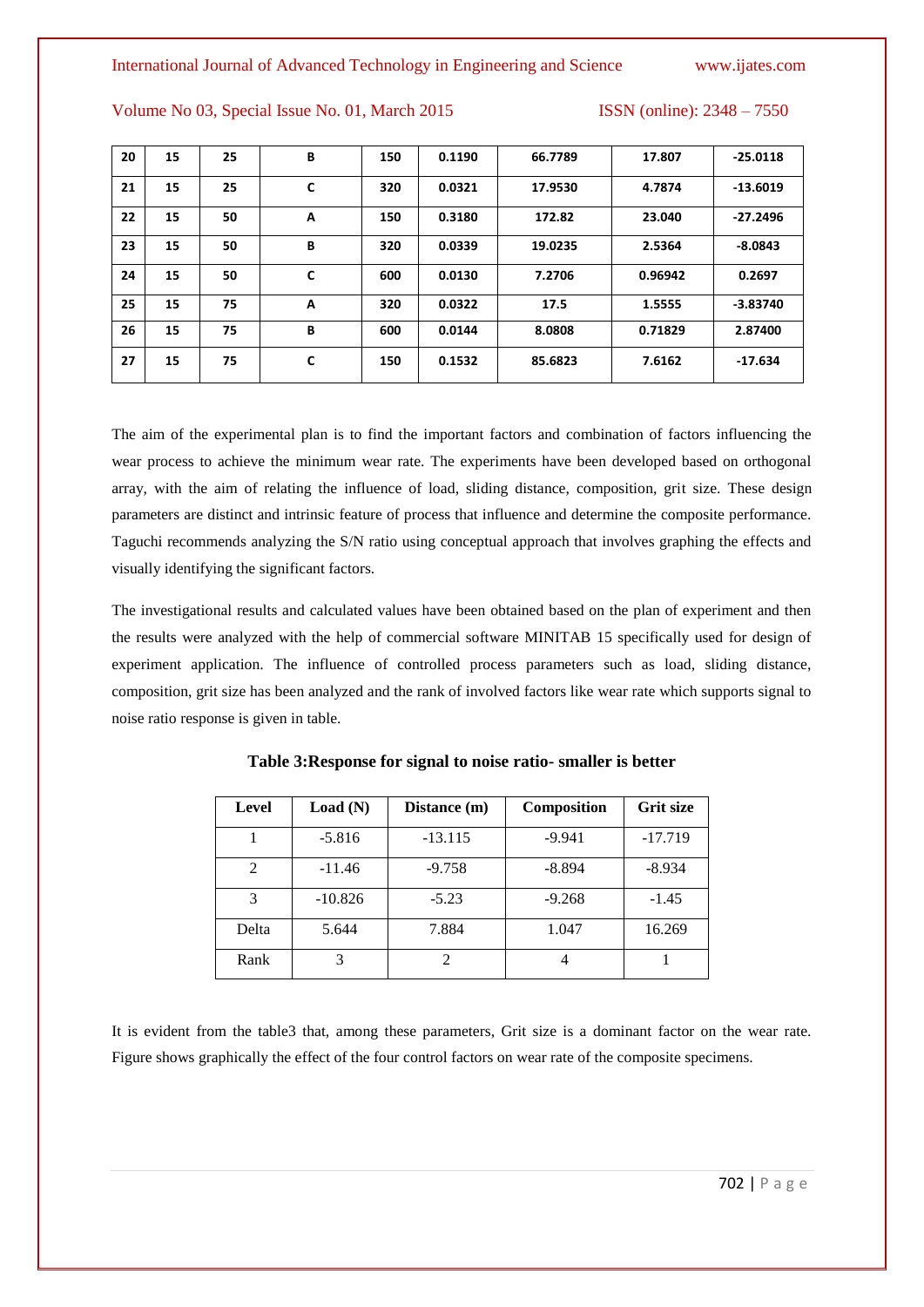

#### **4.2. Main effect plots for means and S/N ratio**

A main effect is seen when different levels of a factor affect the response differently. A main effects plot graphs the response mean for each factor level connected by line. When the line is horizontal, then there is no main effect present. Each level of the factor affects the response in the same way, and the response mean is the same across all factor levels. When the line is not horizontal, then there is a main effect present. Different levels of the factor affect the response differently. The steeper the slope of the line, greater is magnitude of the main effect on the wear rate. For each control factors, a level with maximum value of mean of S/N ratio will give maximum wear rate. In this case, material code B, with 5 N load, 75 m sliding distance and grit size of 600 µm will lead to a minimum wear rate.

When the effect of one factor depends on the level of the other factor, interaction plot can be used to visualize possible interactions. Parallel lines in an interaction plot indicate no interaction. The greater the difference in slope between the lines, the higher is the degree of interaction. From the interaction plot shown in figure it is observed that the interaction A x B x C i.e., load, sliding distance and percent filler shows significant effect on the wear rate of the composite samples.

#### **4.3. Analysis of variance**

Analysis of variance is a statistical tool used to compute the quantities and their significance in order to find out the effect of various factors like fiber loading, normal load, sliding distance and abrasive particle size on specific wear rate of granite and fly ash filled glass fiber reinforced epoxy composites, analysis of variance (ANOVA) is performed based on Taguchi experimental results. Table shows the results of the ANOVA with the specific wear rate of granite and fly ash filled glass fiber reinforced epoxy composition taken in this investigation. The analysis has been evaluated for a confidence level of 95%, that is for significance level of  $\alpha$ =0.05. The last column of table shows the percentage of contribution (P %) of each parameter on the response, indicating the degree of influence on the result.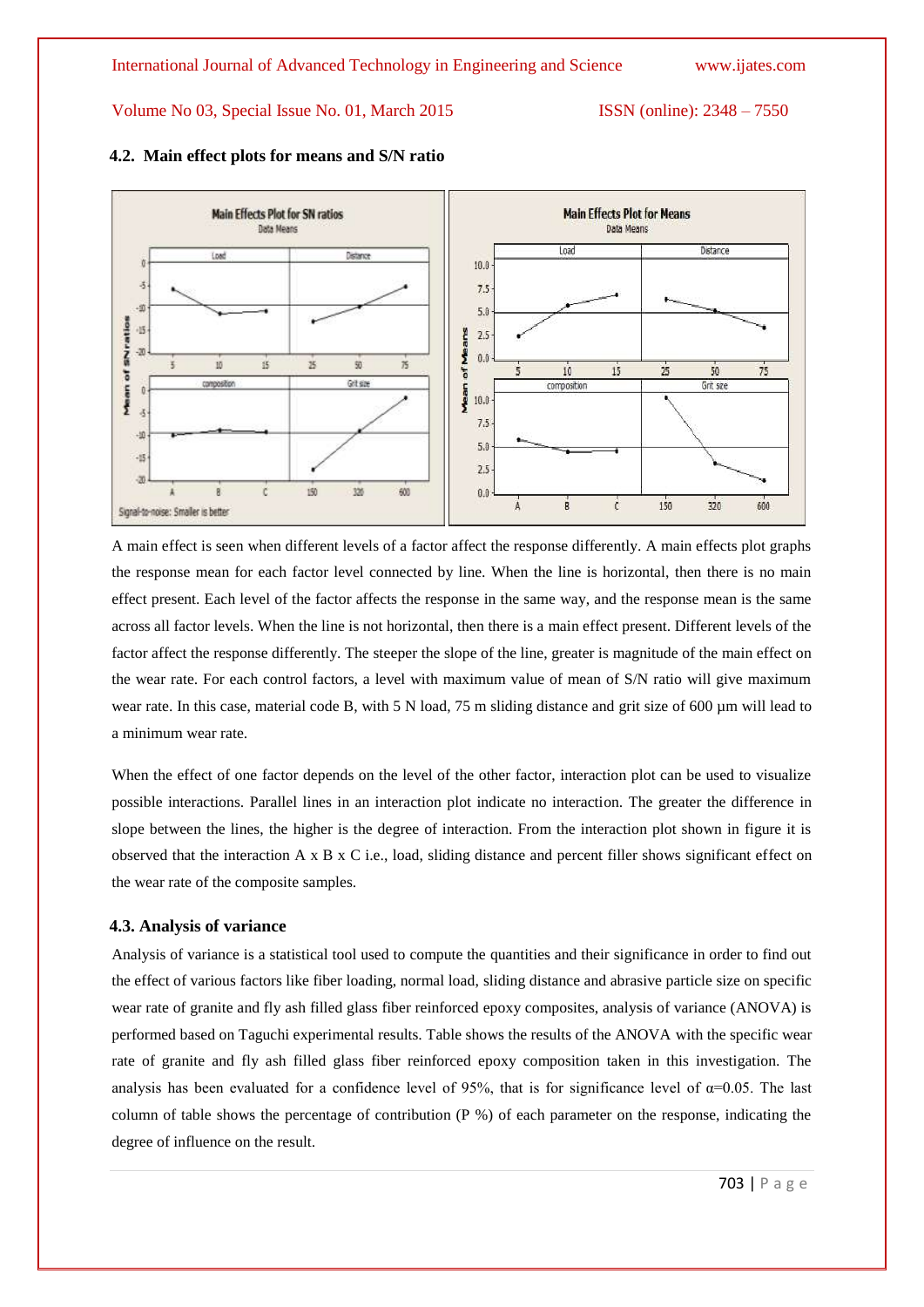| <b>Source</b>                | <b>DOF</b>     | Seq SS  | Adj SS  | Adj MS  | F    | P        | $\frac{6}{6}$ |
|------------------------------|----------------|---------|---------|---------|------|----------|---------------|
| Load                         | 2              | 170.41  | 170.41  | 85.207  | 7.58 | 0.023    | 8.547         |
| Abrading distance            | 2              | 283.5   | 283.5   | 141.75  | 12.6 | 0.007    | 14.219        |
| Filler material              | 2              | 5.03    | 5.03    | 2.515   | 0.22 | 0.806    | 0.252         |
| Abrasive Grit size           | 2              | 1189.89 | 1189.89 | 594.947 | 52.9 | $\Omega$ | 59.68         |
| Load x Distance              | $\overline{4}$ | 23.7    | 23.7    | 5.926   | 0.53 | 0.721    | 1.188         |
| Load x Filler material       | $\overline{4}$ | 46.9    | 46.9    | 11.726  | 1.04 | 0.458    | 2.352         |
| Load X Abrasive Grit<br>size | $\overline{4}$ | 206.84  | 206.84  | 51.71   | 4.6  | 0.049    | 10.374        |
|                              |                |         |         |         |      |          |               |
| Residual error               | 6              | 67.48   | 67.48   | 11.247  |      |          | 3.384         |
| Total                        | 26             | 1993.76 |         |         |      |          | 100           |

It has been observed from the from the result that Abrasive Grit size is the most significant parameter having the highest statistical influence (59.68%) on the dry sliding wear of composite followed by Abrading or sliding distance (14.219%). Among interaction terms, interaction between Load and abrasive grit size have a significant influence  $(P=10.374\%)$  on wear rate of the composites. Other interactions are below the confidence level of 0.05. The pooled error is very low, accounting for only 3.38%. From the analysis of variance and S/N ratio, it is inferred that the Abrasive Grit size has the highest contribution on wear rate followed by abrading distance and load.

#### **4.4. Multiple linear regression models**

A multiple linear regression model is developed using statistical software MINITAB 15. This model gives the relationship between an independent/ predictor variable and a response variable by fitting a linear equation to observed data.

Specific wear rate= 10.2 + 0.438 Load - 0.0610 Distance - 0.0186 Grit Size (1)

The above equation has been used predict the wear rate of the composites. The constant in the equation is the residue. From regression equation it has been found that wear rate of composite is directly proportional to load and inversely proportional to sliding distance and grit size.

### **V CONCLUSIONS**

The experimental and statistical analysis have been carried out for dry sliding abrasive wear test on glass epoxy, granite and fly ash reinforced composites the following conclusions have been drawn:

1. The wear testing experiment have been carried out at a sliding distance of 25, 50, 75 m at three different loads of 5, 10, 15 N for three different compositions of material A, B, C under three different Abrasive grit size of 150, 320, 600 µm.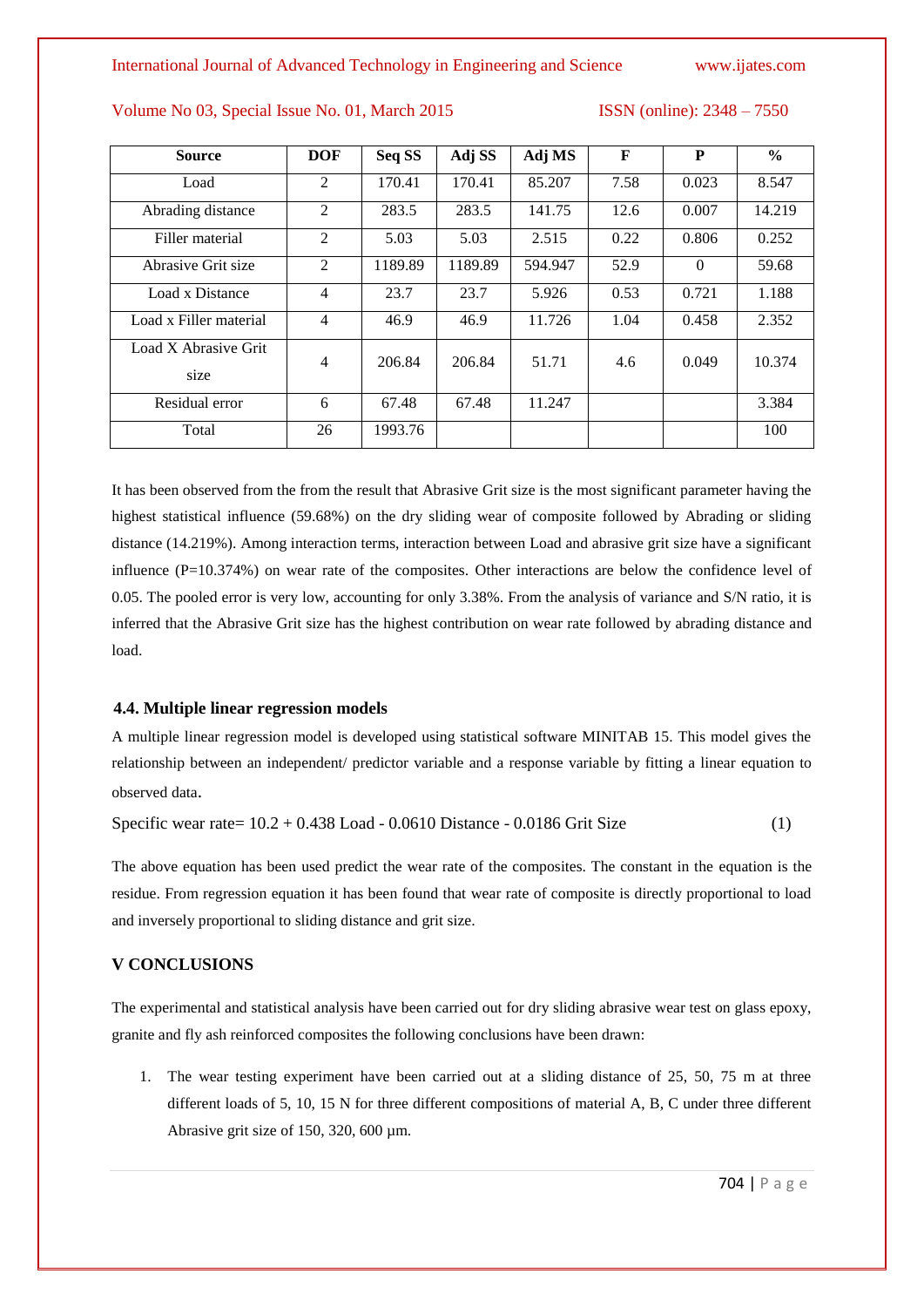#### International Journal of Advanced Technology in Engineering and Science www.ijates.com

#### Volume No 03, Special Issue No. 01, March 2015 ISSN (online): 2348 – 7550

- 2. From Signal to Noise ratio smaller the better have been chosen since the wear has to be reduced in the material composition.
- 3. From ANOVA it can be seen that Abrasive grit size and abrading distance are influencing the wear rate and also the percentage contribution of each factors that are affecting the responses.
- 4. Investigation on the effectiveness of granite and fly ash on the wear performance of composites has been reported. Specific wear rate decreases with abrading distance and increases with abrading grit size. Granite and fly ash reinforced glass epoxy composites shows better wear resistance as compared to that of unfilled G-E composite.

### **REFERENCE**

- 1. S.Basavarajappa, Ajith G. Joshi, K.V.Arun, A. Praveen Kumar, and M.Prasanna Kumar, "Three body abrasive wear behavior of SiC filled glass epoxy composites" polymer –plastics technology and engineering, 2005, 44.
- 2. B. Suresha, Siddaramaiah, Kishore, S, Seetharamu and P, Sampath Kumaran Investigations on the influence of graphite filler on dry sliding wear and abrasive wear behaviour of carbon fabric reinforced epoxy composites, Wear, September 2009; Vol. 267(9-10): pp. 1405-1414.
- 3. Bhadrabasol Revappa Raju1, Bheemappa Suresha2, Ragera Parameshwarappa Swamy3, Bannangadi Swamy Gowda Kanthraju4 "Investigations on Mechanical and Tribological Behaviour of Particulate Filled Glass Fabric Reinforced Epoxy Composites" Journal of Minerals and Materials Characterization and Engineering, 2013, 1, 160-167
- 4. C. Anand Chairman1, S. P. Kumaresh Babu1\*, Muthukannan DuraiSelvam2, K.R.Balasubramanian3. "Investigation on two-body abrasive wear behavior of titanium carbide filled glass fabric-epoxy composites- a Box-Behnken approach" International Journal of Engineering, Science and Technology Vol. 3, No. 4, 2011, pp. 119-129
- 5. B.Suresha, G.Chandramohan, "Three-body abrasive wear behavior of particulate-filled glass-vinyl ester composite", Journal of materials processing technology, 2008,200, 306-311.
- 6. S.Basavarajappa, Ajith G. Joshi, K.V.Arun, A. Praveen Kumar, and M.Prasanna Kumar, "Three body abrasive wear behavior of SiC filled glass epoxy composites" polymer –plastics technology and engineering, 2005, 44.
- 7. B. Suresha, Siddaramaiah, Kishore, S, Seetharamu and P, Sampath Kumaran Investigations on the influence of graphite filler on dry sliding wear and abrasive wear behaviour of carbon fabric reinforced epoxy composites, Wear, September 2009; Vol. 267(9-10): pp. 1405-1414.
- 8. Gaurav Agaraval,Amar Patnaik, Rajesh Kumar Sharma, "Parametric optimization of Three body abrasive wear behavior of Sic Filled Chopped Glass Fiber Reinforced Epoxy Composites", International journal of engineering and research,2013,3(2),32-38.